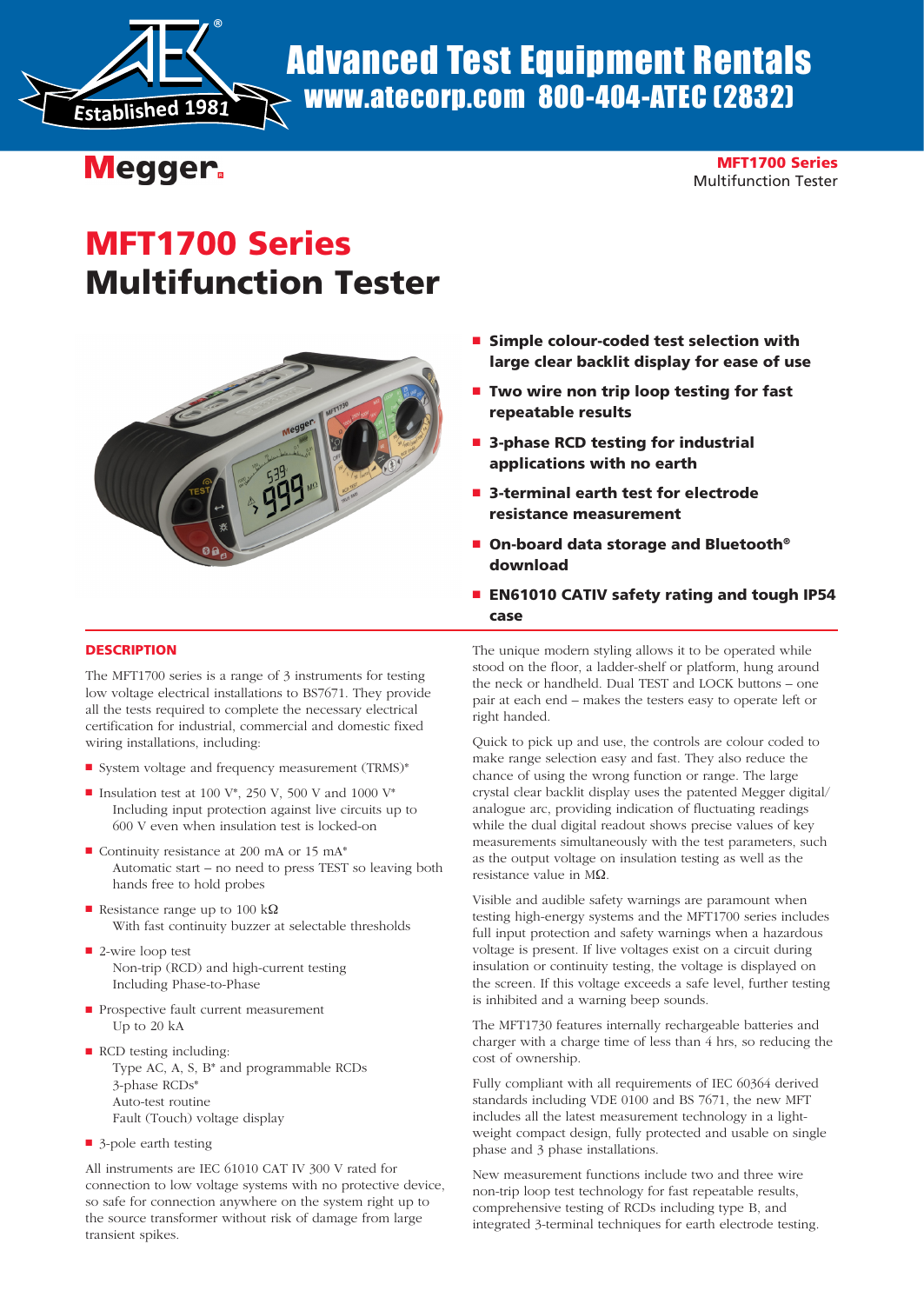# **Megger**

The MFT1730 includes built in memory and Bluetooth communications for downloading test results using Megger Download Manager (supplied). As an option, the MFT1730 is available complete with PowerSuite® Lite combined with Ultra Mobile software as the MFT1730 On-Site. PowerSuite provides a professional solution to certification with electronic form completion from stored data within the MFT, either downloaded to a mobile device such as a Smartphone, or direct to a PC. See the separate datasheet on Megger PowerSuite software for further details.

The new MFT1700 series has been designed for tough environments and ultimate reliability. Features include a rubber over mould for extra protection and grip, IP54 protection against dust and water and an EN61010 Cat IV safety rating. Its class leading input protection ensures the new MFT can withstand accidental misuse and voltage transients when other testers can't.

All this in an intuitive and easy to use instrument with no hidden menus or complicated screens. Tests are easily selected using the colour coded rotary switches with results clearly displayed on the high contrast, dual measurement, backlit display.

#### Included with the instrument:

standard 3-wire leadset and a mains test lead, a switched probe for fast and easy testing\*, a full 12-month calibration certificate and warranty upgradeable to 3 years. The MFT is supplied in a robust moulded case with plenty of additional space for optional extras like a few tools and the earth electrode test kit, comprising 2 spikes and 3 long test leads.

\* model dependant

\*\* requires optional accessory

### Product selection chart

|                                                |   | MFT1710 MFT1720 | <b>MFT1730</b> |
|------------------------------------------------|---|-----------------|----------------|
| <b>Insulation ranges</b>                       |   |                 |                |
| 100V                                           |   |                 | П              |
| 250 V, 500 V                                   | ш | $\blacksquare$  | ш              |
| 1000 V                                         |   | ш               | ш              |
| Test voltage display                           | П | ш               | П              |
| Adjustable buzzer threshold                    |   | П               | ш              |
| <b>Continuity and</b>                          |   |                 |                |
| resistance ranges                              |   |                 |                |
| 200 mA test                                    | П | $\blacksquare$  | П              |
| 15 mA test                                     |   | ш               | ш              |
| Adjustable buzzer threshold                    |   |                 |                |
| <b>RCD tests</b>                               |   |                 |                |
| $1/2$ , $1$ , $5 \times I$ & ramp RCD test     | П | $\blacksquare$  | $\mathbb{R}^n$ |
| Auto RCD test                                  |   | ш               | П              |
| Type AC, A & S RCDs                            |   |                 | П              |
| Type B (pure DC) RCDs                          |   |                 | ш              |
| Programmable RCD                               |   | П               | П              |
| 3-phase RCD (no earth)                         |   | ш               | П              |
| 30, 100, 300 & 500 mA RCD                      | П | $\blacksquare$  | П              |
| 10 mA & 1000 mA RCD                            |   | П               | П              |
| Loop testing                                   |   |                 |                |
| 2 and 3 wire non-tripping<br>L-PE 50 V ~ 280 V | п | П               | П              |
| 2 wire Hi current L-N 50 V<br>$\sim$ 280 V     | П | П               | П              |
| 2 wire phase to phase L-L<br>$50 V \sim 500 V$ |   | П               | ш              |
| PSCC & PFC (20 kA max.)                        |   | ■               | ш              |
| Max. Zs display                                |   | П               | П              |
| $R1 + R2$ value                                |   | ш               | П              |
| Touch voltage display on<br>faulty earth       |   |                 |                |
| <b>Earth electrode test</b>                    |   |                 |                |
| 2 & 3 pole **                                  |   |                 | П              |
| <b>Other features</b>                          |   |                 |                |
| Supply measurement                             | П | П               | П              |
| True RMS                                       |   |                 | ▄              |
| Leakage current<br>measurement**               |   | П               | П              |
| Phase rotation                                 |   | ш               | П              |
| Calibration certificate                        | П | П               | П              |
| Rechargeable batteries<br>(charger included)   |   |                 | П              |
| SP5 Switched probe included                    |   | $\blacksquare$  | П              |
| Warranty upgradeable to 3                      |   | ▄               | ш              |
| years FREE<br>On board memory with             |   |                 |                |
| Bluetooth download                             |   |                 |                |
| CAT IV 300 V / CATIII 600 V                    | П | П               | П              |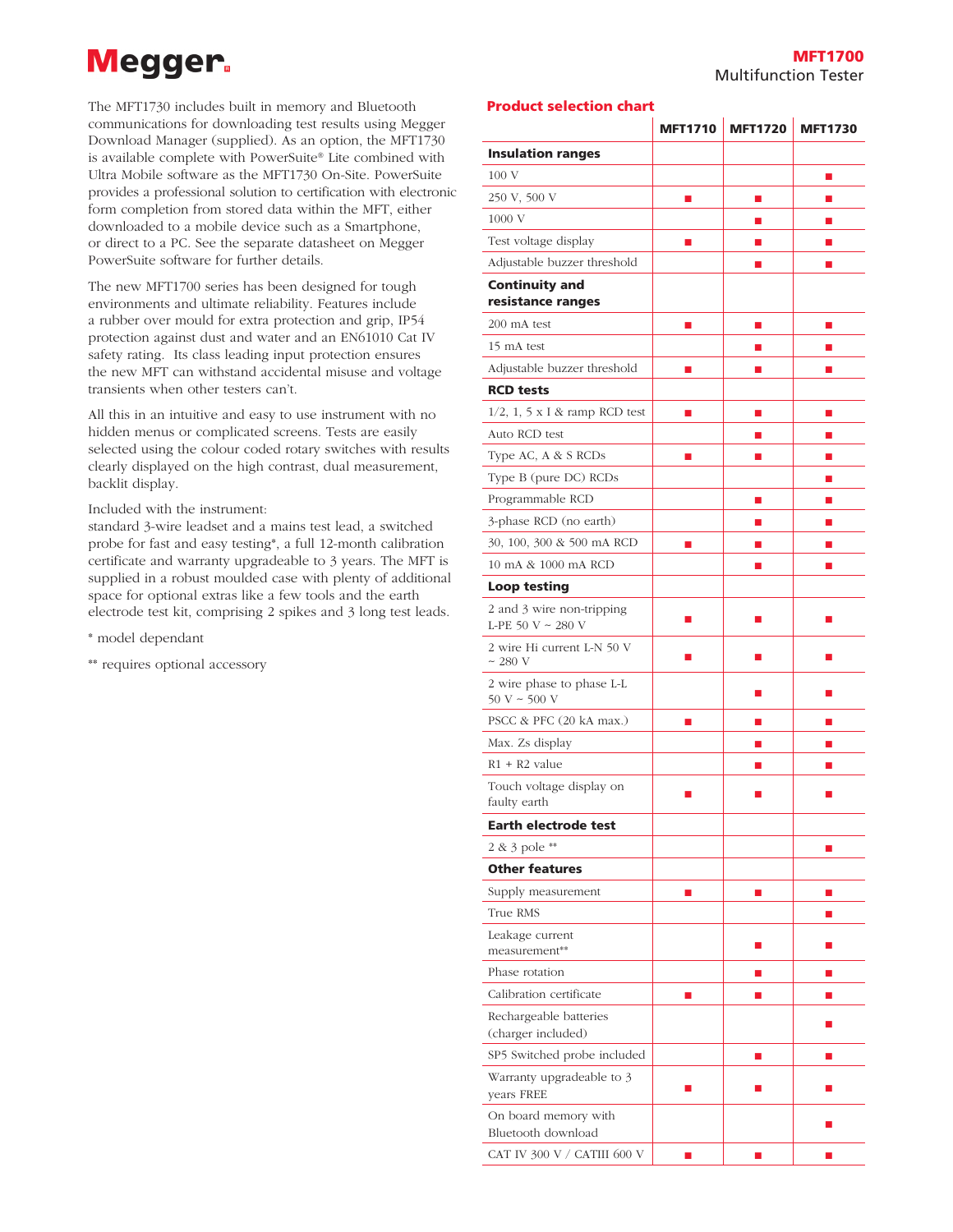## **Megger**

## MFT1700 Multifunction Tester

### **SPECIFICATION**

#### Insulation test

Output voltage  $-0\% +20\%$  at rated load or less Voltage display  $\pm$ 3%  $\pm$ 3 digits  $\pm$ 0.5% of rated voltage Short circuit current 1.5 mA nominal test current Test current on load 1 mA at min pass values of insulation

#### Measurement accuracy

1000 Volts 10 kΩ ~ 999 MΩ  $\pm$ 3%  $\pm$ 2 digits 500 Volts  $10 \text{ k}\Omega \approx 500 \text{ M}\Omega \pm 3\% \pm 2 \text{ digits}$  $>500$  M $\Omega$   $\pm 10\%$   $\pm 4$  digits 250 Volts  $10 \text{ k}\Omega \sim 250 \text{ M}\Omega \pm 3\% \pm 2 \text{ digits}$  $>250$  M $\Omega$   $\pm 10\%$   $\pm 4$  digits 100 Volts 10 k $\Omega \sim 100 \text{ M}\Omega$  ±3% ±2 digits  $>100$  M $\Omega$   $\pm 10\%$   $\pm 4$  digits

#### Continuity / resistance

 $0.01 \Omega \approx 99.9 \Omega$   $\pm 2\% \pm 2 \text{ digits}$  $100 \Omega \sim 99.9 \text{ k}\Omega$   $\pm 5\% \pm 2 \text{ digits}$ Open circuit voltage  $5 V \pm 1 V$ 

Test current  $(0 \Omega \sim 2 \Omega)$  205 mA  $\pm$  5 mA 15 mA  $\pm$ 5 mA (user selectable)

#### Loop test

Live to earth/neutral supply  $48 \text{ V} \approx 280 \text{ V}$   $(45 \text{ Hz} \approx 65 \text{ Hz})$ Live to live supply (not MFT1710)  $48 \text{ V} \sim 500 \text{ V}^{**}$  (45 Hz  $\sim 65 \text{ Hz}$ ) L-N/L-L tests  $\pm$ 5%  $\pm$ 5 digits

L-E\* tests

 $0.1 \Omega \sim 39.9 \Omega$   $\pm 5\% \pm 5 \text{ digits} \pm \text{noise margin}$  $40.0 \Omega \sim 1000 \Omega$   $\pm 10\% \pm 5$  digits

Display range  $0.01 \Omega \approx 1000 \Omega$ Live to earth PFC range 20 kA Live to live PSCC range 20 kA

#### RCD tests

Supply up to  $1 \text{ A}$   $48 \text{ V} \approx 280 \text{ V}$ RCD type  $T$ ype AC, A, S

No trip test  $(1/2xI)$  –10% ~ –0% Trip test (1xI, 2xI & 5xI)  $+0\% \sim +10\%$ Ramp test Touch voltage  $(0 \sim 253 \text{ V}) +5\% +15\% \pm 0.5 \text{ V}$ Trip time  $\pm 1\% \pm 1$  ms Trip current  $\pm 5\%$ Step increments VAR (variable RCD selection)  $10 \text{ mA} \sim 50 \text{ mA}$  1 mA steps.

Supply up to 100 mA  $48 \text{ V} \sim 480 \text{ V}^* \quad (45 \text{ Hz} \sim 65 \text{ Hz})$ Type B (pure dc)

 $\pm 3\% \pm 1$  V  $\pm 2$  digits

 $50 \text{ mA} \sim 500 \text{ mA}$  5 mA steps 500 mA ~ 1000 mA 10 mA steps

100 Hz ~ 400 Hz ±2.0% ±2 digit

#### Supply measurement

RMS

Voltage 10 V ~ 600 V (15 ~ 400 Hz) True

Phase rotation indication L1–L2–L3 & L1–L3–L2 Frequency 15 Hz  $\sim$  99 Hz  $\pm$ 0.5%  $\pm$ 1 digit

Frequency resolution 0.1 Hz

\*\*MFT1710 280 V

Power

MFT1730: 1.2 V NiMH (rechargeable pack of 6 – supplied) Mains charger for on-board re-charging (4 hours typical) 12 V car charger (cigar lighter lead - optional)

(6 cells - supplied)

#### Earth test

Resolution  $0.01 \Omega$ Current 0.45 mA or 4.5 mA Noise rejection 20 V pk/pk (7 V rms). Max probe resistances Rp & Rc 100 kΩ @ 50 V 5 kΩ @ 25 V 2 & 3 pole method (0.01 Ω ~ 1.999 kΩ)  $\pm 2.0\%$   $\pm 3$  digits

MFT1710 & MFT1720: IEC LR6 type AA alkaline

#### Current (via optional clamp meter)

|            | $\pm$ 5.0% $\pm$ 3 digits. |  |  |
|------------|----------------------------|--|--|
| Range      | 0.1 mA to 200 A ac         |  |  |
| Resolution | $0.1 \text{ mA}$           |  |  |

#### mV Sensor input

including temperature (third party module)  $\pm 1.0\%$   $\pm 2$  digits Range  $0.0 \text{ mV}$  to  $\pm 199.9 \text{ mV}$  dc Resolution 0.1 mV

#### Internal memory (MFT1730)

Capacity 1000 results Bluetooth communication

## Design standards

#### Safety

IEC 61010-1:2010 IEC 61010-30:2010 IEC 61010-031:2008 600 V Cat III / 300 V Cat IV (Max Phase to Phase 600 V) IEC 61557:2007 parts 1 to 10

### EMC

IEC61326 edition 2 location class B

#### Environmental

| Temperature (operational) | $-10$ °C ~ +55 °C                     |
|---------------------------|---------------------------------------|
| Temperature (storage)     | $-25$ °C ~ +70 °C                     |
| Operating humidity        | 90% R.H. at $+40$ °C max              |
| Max altitude              | $2000 \text{ m}$                      |
|                           |                                       |
| Weight                    | 1 kg (with batteries, excluding case) |
| Dimensions                | 150 mm H x 85 mm W x 235 mm D         |

Moisture/dust ingress protection IP54

Calibration Temperature: +20 °C

#### Temperature effects

Temperature coefficient: <0,1% per °C

\* Reference conditions apply. For test environments see service data.